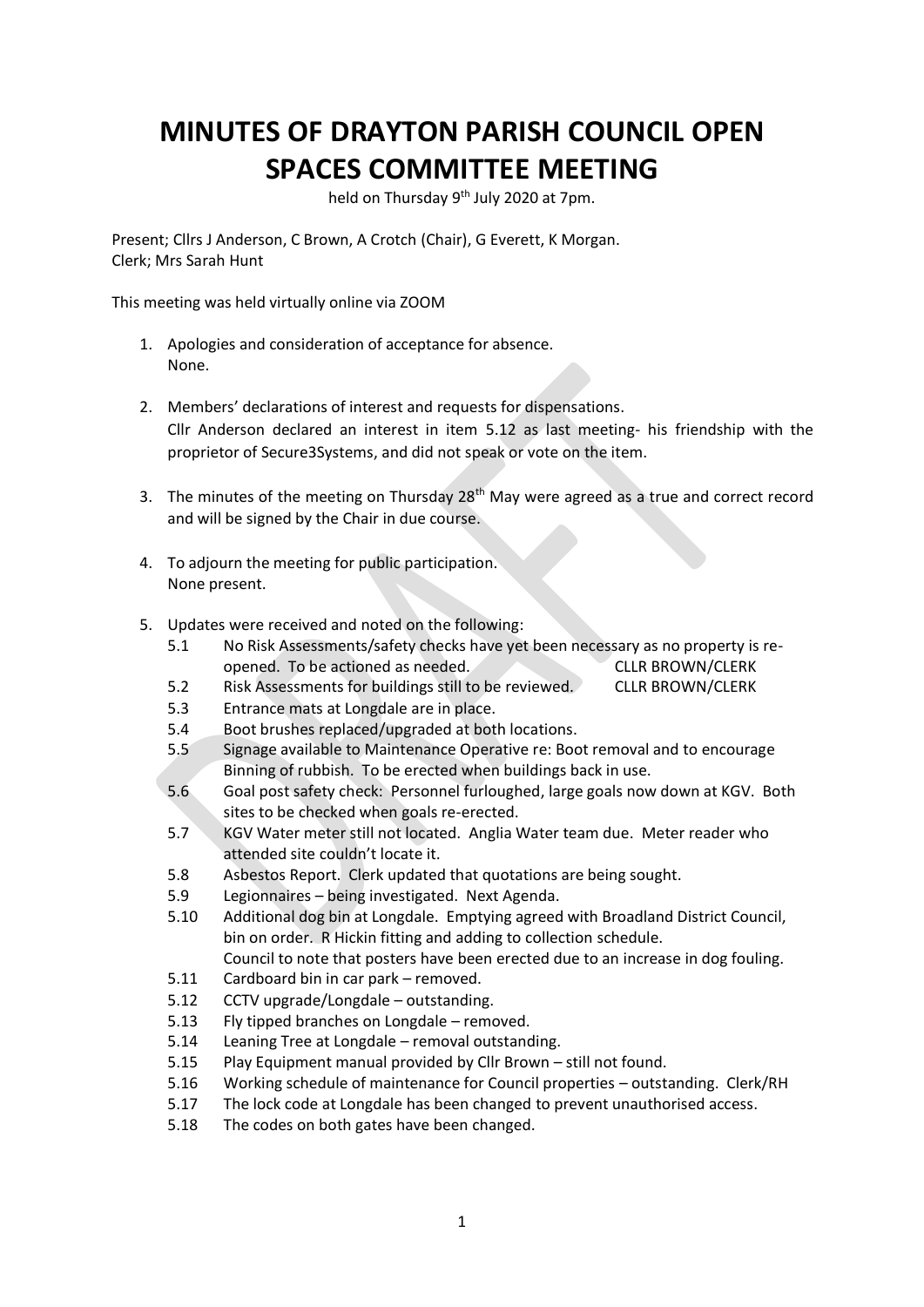- 6. The provision of outdoor picnic benches was discussed. There is no room inside the pavilion at the KGV. Clerk to locate sizes and prices – Councillors to meet to discuss positioning at Longdale/KGV/Florence Carter. Next meeting.
- 7. To consider the provision of an outdoor picnic bench at KGV near the pavilion. Cllr Everett to see if this would be a suitable project for the donated sum.
- 8. Fencing at Longdale.

Confirmed that the fencing is the responsibility of the Parish Council. It was AGREED to instruct G and G Fencing to complete the critical section at a cost of £7212.80. To **RECOMMEND** to Council that the outstanding right-hand side areas be ordered to be completed at the same time at an additional cost of £9,652.00. The complaints received by the Clerk were NOTED. NOTED that two concrete posts are now needed to replace bollards. Clerk to notify householders when installation dates are confirmed.

Cllr K Morgan left the meeting.

9. The meeting received and considered the Fire Risk Assessment and associated recommendations.

There is no alarm at either building, no detectors, and no procedures or risk assessment in place.

Hire agreements to contain fire advice. Signage to be put in place. Smoke detectors to be installed. Fire Safety Procedure needed. External advice to be sought by Clerk/Maintenance Operative as needed.

- 10. The quotation for emergency lighting quotation and occupancy switches was **AGREED** at a total price for both contracts of £1,100.00. Clerk to undertake any necessary works in office to make wiring safe as detailed on fire risk assessment.
- 11. The installation of an 1100 litre bin having received permission from the Bob Carter Centre was **AGREED**. Weekly bin emptying to be £16.00 plus VAT a week during the Summer, biweekly emptying in the winter. Bin to be locked. Cllr Anderson/Ray Hickin to liaise.
- 12. Installation of electric hand dryers in the pavilions. To be considered at budget setting.
- 13. 3G netting at Longdale. Quotes to be obtained for repairing and improving structure. Clerk/Ray Hickin.
- 14. Security at Longdale. CCTV upgrade quotations still awaited. Hedging now reduced around pavilion. Very little police presence at the moment.
- 15. Survey of Pavilion at KGV.
	- 15.1 The wooden flooring repair is completed a cost of 328.00.
	- 15.2 Glazing quotations for broken pane still awaited. It was **AGREED** to also replace the blown double-glazed unit in the changing rooms.
	- 15.3 A builder's specification needs to be obtained to enable quotations once other inspections are in hand. It was **AGREED** that the Clerk/Maintenance Operative undertake the general maintenance immediately.
- 16. To consider use of Longdale and KGV;